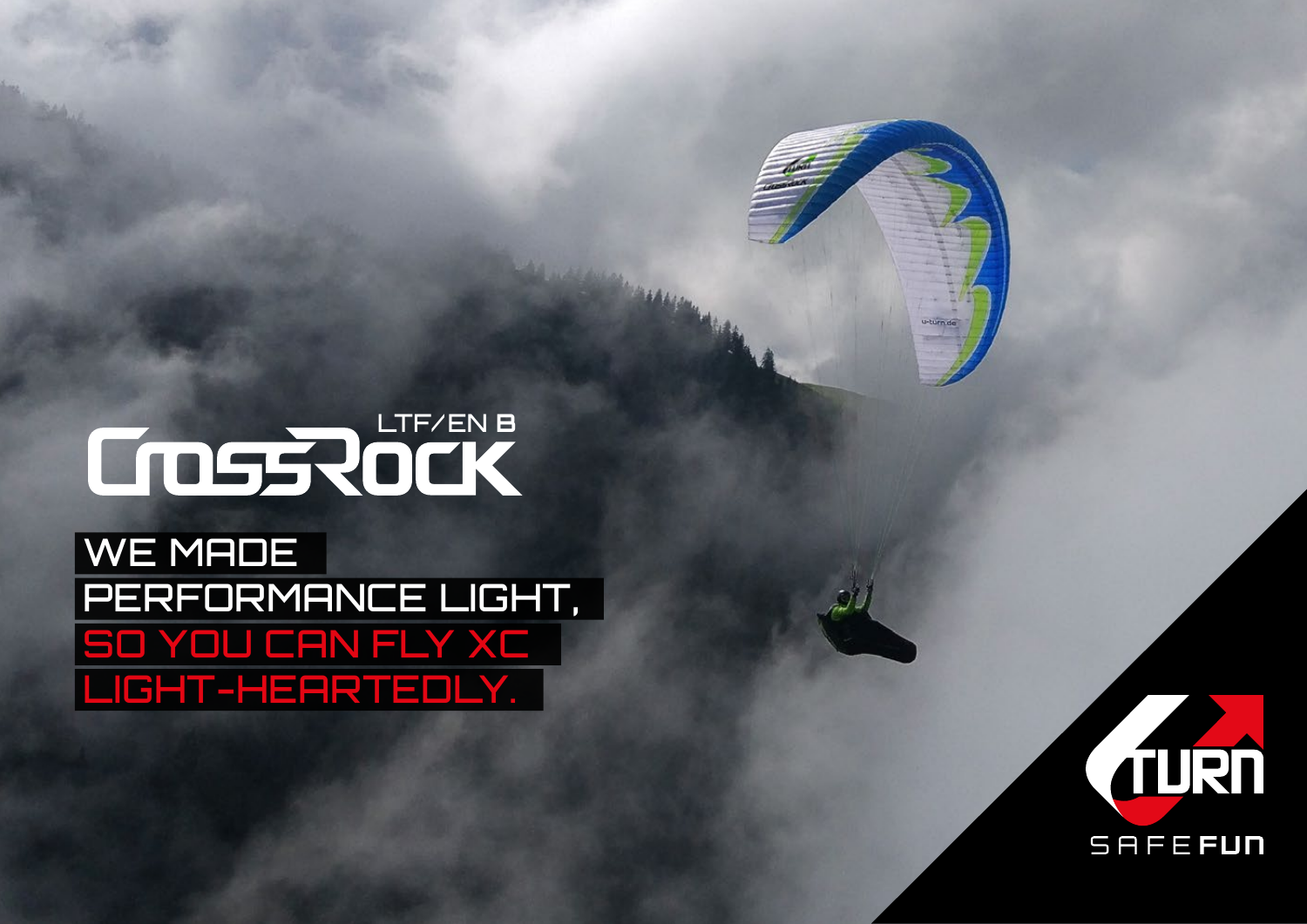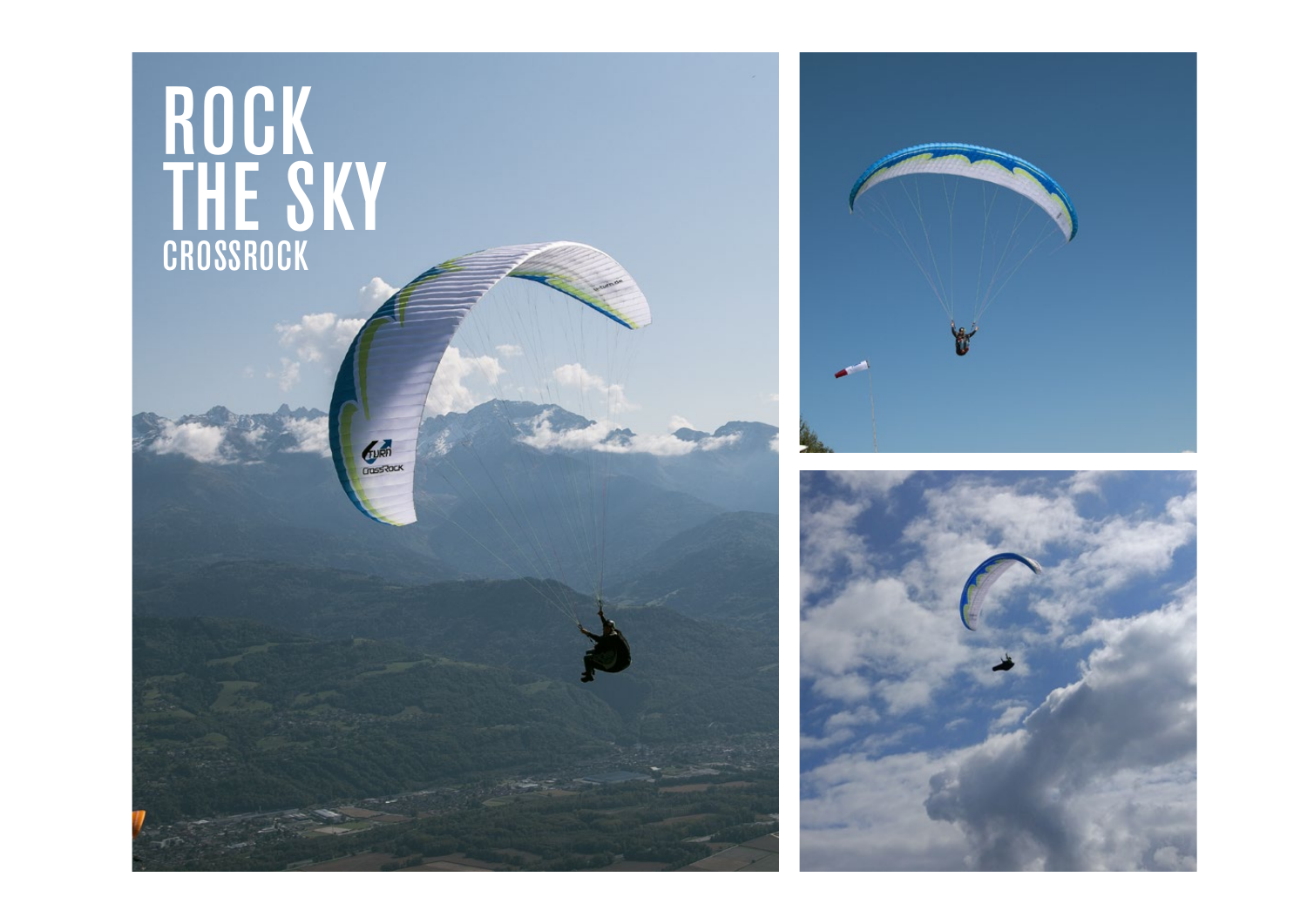## **CrossRock** With low weight across the country.



The CROSSROCK is a lightweight travel-wing suitable for every day. It combines small pack volume with performance-oriented flight calmness. A hybrid of lightweight and everyday-glider, that offers high comfort even on extensive routes. The CROSSROCK is hungry for far destinations and pulls towards the cloudbase even in weak thermal conditions. Thereby the smooth glider slices through turbulent airmass and is hardly knocked off course.

Despite its low canopy weight the CROSSROCK lies heavy in the air and light in hand. Control pulses are translated accordingly precisely and the wing is easily rotated into the thermal lift. The performance-oriented lightweight glider is aimed at pilots who desire light luggage and small pack size for everyday flights on the XC route. Whether it is flying in the reliable thermal spots,

The CROSSROCK is aimed at all pilots who want to rock kilometers with light luggage. Thereby the glider offers high performance potential with high safety reserves which even ambitioned pilots will like.

travelling to remote places or on the mountain, the CROSSROCK is built for the trying use in everyday life. The mid-B wing offers maximum safety reserves through damped reactions besides its outstanding

rise features. Finally the good feeling is what ensures the lasting comfort on long routes. At the high performance capability and the sweet-tempered features the constructional proximity to the BLACKLIGHT 2 is clearly discernible.

Chief designer Ernst Strobl counts on the efficiency of simplification at the CROSSROCK. That does not only lead to a weight reduction but also gives the wing its outstanding characteristics. Based on the concept for success of Blacklight 2 several modifications for the CROSSROCK were made to maintain the form fidelity at long durability. The sharknose provides more stability at higher speeds. The 3D-shaping gives the leading edge a dynamic tension and elevates - in combination with the Precision Profile Nose (PPN) - the profile fidelity in the nose area. Pre-tensioning of the wing and the ballooning help to provide the perfect flow around the profile through elaborate calculations. The High Pressure Crossport Design (HPCD) optimizes the lateral aeration of the crossports and provides a balanced internal pressure of the wing. The line-set-up with three main lines is very straight-forward. Here the newest generation of PPSLS lines are being used, which ensure extremely high loads with minimal diameter.

When choosing the materials just as much value was placed upon the durability as it was on optimized weight management. The little weight of the glider absorbs less energy and thereby facilitates a sweet-tempered reaction-behavior. The used materials Skytex 32 and Skytex 27 have double coating and are superior to heavy materials because of the little weight. The materials were tested under harsh criteria for long-term durability.

The CROSSROCK is aimed at all pilots who want to rock kilometers with light luggage. Thereby the glider offers high performance potential with high safety reserves which even ambitioned pilots will like. The CROSSROCK offers optimized performance weight without renouncing the comfort.

The glider is available in three attractive color schemes and in four sizes from XS (55 - 80 kg) to L (95 - 120 kg). Let's rock! Arrange a test flight and see for yourself!

For further information visit www.u-turn.de